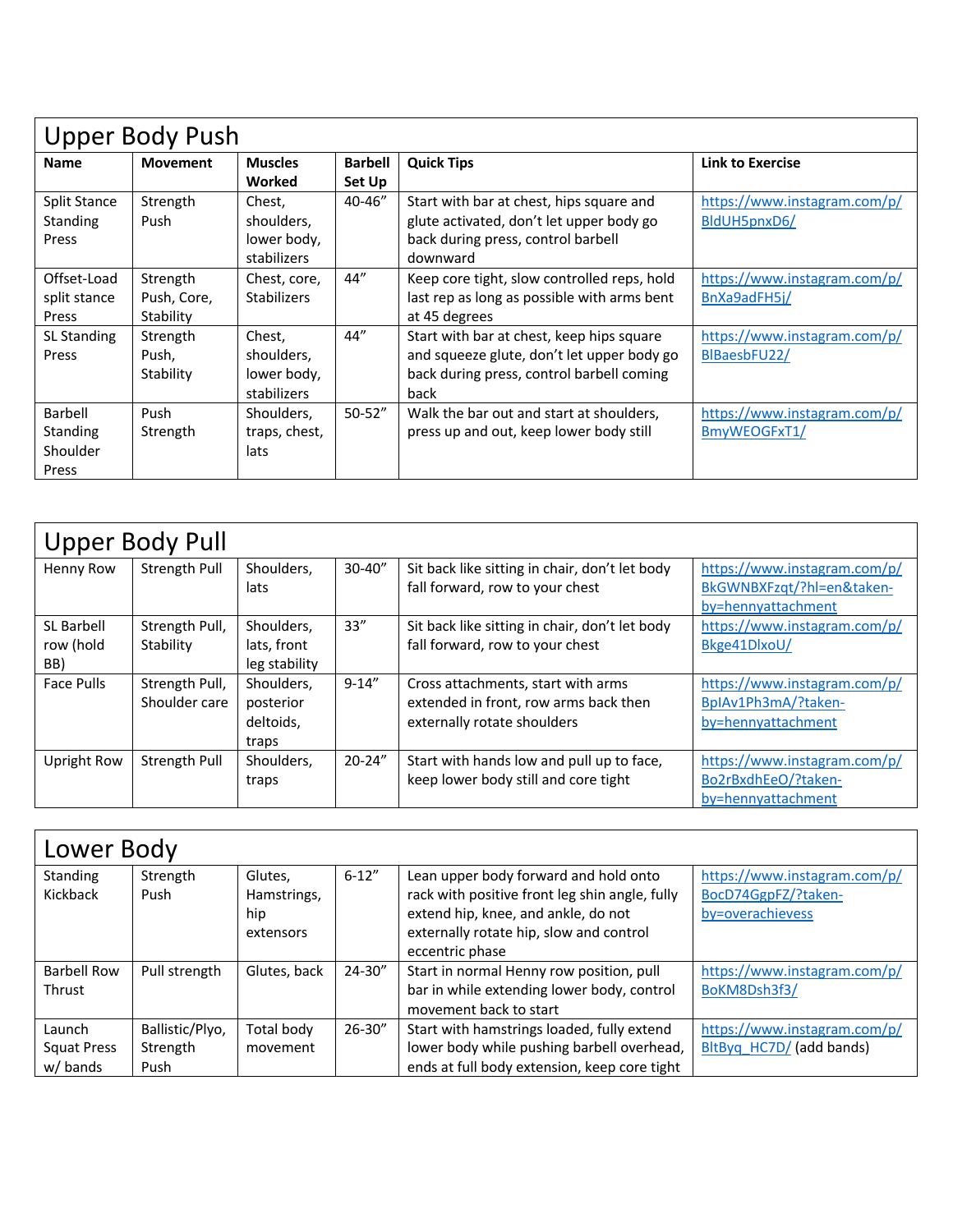| <b>SL</b>          | Ballistic/Plyo, | Quads,      | 40-46"      | Keep bar at neutral 45 degree hold the        | https://www.instagram.com/p/  |
|--------------------|-----------------|-------------|-------------|-----------------------------------------------|-------------------------------|
| Horizontal         | Stability,      | hamstrings, |             | entire time, load hamstring and explode       | Bn6nSrEFqfV/                  |
| box jumps          | Ankle           | glutes,     |             | forward, hold position on box for a second    |                               |
|                    | Mobility        | calves      |             |                                               |                               |
| Band               | Strength,       | Quads, hip  | $5 - 9''$   | Start with strong resistance and slide back   | https://www.instagram.com/p/  |
| Reverse            | Stability       | flexors,    |             | with bar still in front of rack, keep lats    | BgpgIPDIIHN/?hl=en&taken-     |
| Lunge w/           |                 | stabilizers |             | locked and back (can use plate or dumbbell    | by=hennyattachment            |
| Slider             |                 |             |             | to activate)                                  |                               |
| Supine Hack        | Ballistic/Plyo, | Lower body, | 40''        | Lean back, use normal squat technique,        | https://www.instagram.com/p/  |
| Squat w/           | Strength        | back        |             | explode up and out to full extension          | BjSqWEYlaMb/                  |
| Yoke bar           | Push            |             |             |                                               |                               |
| Prone Hack         | Ballistic/Plyo, | Lower body, | 40''        | Walk forward then set feet so body is at      | https://www.instagram.com/p/  |
| Squat w/           | Strength        | back        |             | 45° angle, control squat backwards and        | BpceDYVByXn/?utm_source=ig    |
| Yoke Bar           | Push            |             |             | explode out to triple extension               | share sheet&igshid=gg9hdiv5au |
|                    |                 |             |             |                                               | su                            |
| SL Launch          | Ballistic/Plyo, | Total body  | 36-42"      | Start with hamstring loaded, fully extend     | https://www.instagram.com/p/  |
| <b>Squat Press</b> | Strength        | movement    |             | lower body while pushing barbell overhead,    | BoebP5FAe0H/?taken-           |
|                    | Push,           |             |             | ends at full body extension, keep core tight  | by=overachievess              |
|                    | Stability       |             |             |                                               |                               |
| Standing           | Strength        | Glutes,     | $6 - 12"$   | Lean upper body forward and hold onto         | https://www.instagram.com/p/  |
| kickbacks w/       | Push, Ankle     | Hamstrings, |             | rack, full extension of hip, knee, and ankle, | BosFinZAYRB/?taken-           |
| slant-board        | Mobility        | hip         |             | do not externally rotate hip, slow and        | by=overachievess (second half |
|                    |                 | extensors   |             | control eccentric phase                       | of video)                     |
| Step-Up w/         | Ballistic/Plyo, | Hamstrings, | $4 - 10''$  | Have hip belt at waist, explode up and        | https://www.instagram.com/p/  |
| hip belt           | Strength        | Glutes, hip |             | resisted from being pulled back, hold end     | BhlhwqglzhJ/                  |
|                    | Push,           | extensors   |             | position for a second                         |                               |
|                    | Stabilizers     |             |             |                                               |                               |
| Reverse            | Pull Strength   | Quads,      | $4 - 10"$   | Start with strong resistance and slide back   | https://www.instagram.com/p/  |
| Lunge w/           |                 | hamstrings, |             | with bar still in front of rack, keep lats    | BgpgIPDIIHN/?hl=en&taken-     |
| Belt and           |                 | glutes      |             | locked and back (can use plate or dumbbell    | by=hennyattachment            |
| Slider             |                 |             |             | to activate)                                  |                               |
| Launch Leg         | Strength        | Quads,      | 28-32"      | Place barbell on upper back and forearms      | https://www.instagram.com/p/  |
| Press w/           | Push            | Hamstrings, | $15 - 18''$ | into belt, place block at feet to keep in     | BpIwDEZBw1D/                  |
| <b>Belt</b>        |                 | Glutes      | (belt)      | place, explode out into triple extension,     |                               |
|                    |                 |             |             | control back motion                           |                               |

| <b>Speed Training/Ballistic</b> |                  |                   |        |                                            |                              |  |  |
|---------------------------------|------------------|-------------------|--------|--------------------------------------------|------------------------------|--|--|
| $45^\circ$ SL                   | Stability        | <b>Total Body</b> | 40-46" | Keep arms fully extended, bring one knee   | https://www.instagram.com/p/ |  |  |
| <b>Isometric</b>                |                  |                   |        | up while on ball of other foot, hold for 3 | BimmfToALud/                 |  |  |
| barbell hold                    |                  |                   |        | seconds and rapidly switch                 |                              |  |  |
| High Knee                       | Metabolic        | Hip Flexors,      | 44-50" | Body at 45° acceleration angle, arms fully | https://www.instagram.com/p/ |  |  |
| March                           | Conditioning,    | upper body        |        | extended, drive knees to chest, flex ankle | BnmtelVBt57/                 |  |  |
|                                 | Sprint           |                   |        | and keep torso stiff, put face into ground |                              |  |  |
|                                 | <b>Mechanics</b> |                   |        |                                            |                              |  |  |
| <b>SL</b>                       | Ballistic/Plyo,  | Quads,            | 40-46" | Keep bar at neutral 45 degree hold the     | https://www.instagram.com/p/ |  |  |
| Horizontal                      | Stability,       | hamstrings,       |        | entire time, load hamstring and explode    | Bn6nSrEFqfV/                 |  |  |
| box jumps                       | Ankle            | glutes,           |        | forward, hold position on box for a second |                              |  |  |
|                                 | Mobility         | calves            |        |                                            |                              |  |  |
| Supine Hack                     | Ballistic/Plyo,  | Lower body,       | 40"    | Lean back, use normal squat technique,     | https://www.instagram.com/p/ |  |  |
| Squat w/                        | Strength         | back              |        | explode up and out to full extension       | BiSqWEYlaMb/                 |  |  |
| Yoke bar                        | Push             |                   |        |                                            |                              |  |  |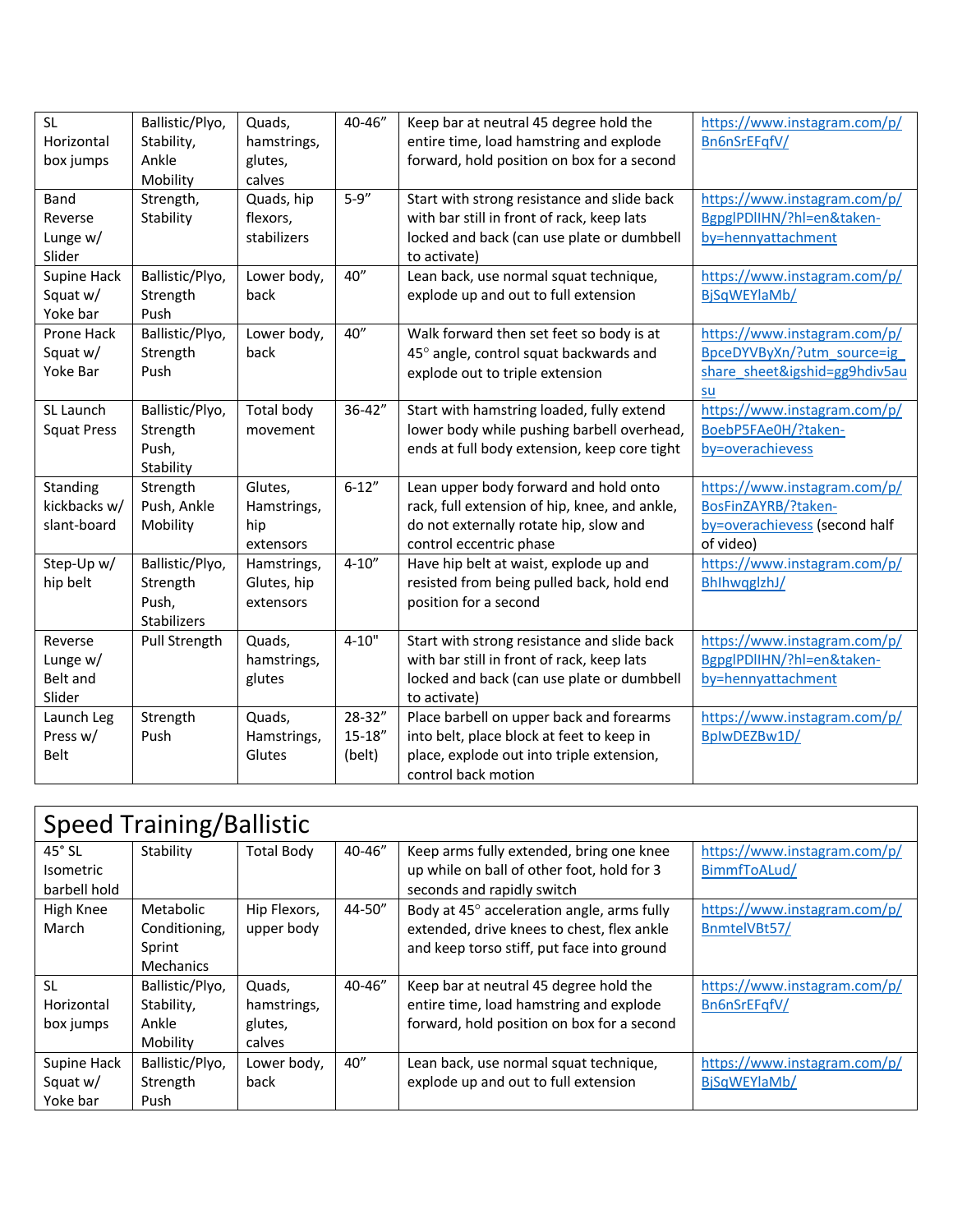| Prone Hack           | Ballistic/Plyo,    | Lower body,  | 40"         | Walk forward then set feet so body is at     | https://www.instagram.com/p/  |
|----------------------|--------------------|--------------|-------------|----------------------------------------------|-------------------------------|
| Squat w/             | Strength           | back         |             | 45° angle, control squat backwards and       | BpceDYVByXn/?utm_source=ig    |
| Yoke Bar             | Push               |              |             | explode out to triple extension              | share sheet&igshid=gg9hdiv5au |
|                      |                    |              |             |                                              | su                            |
| SL Launch            | Ballistic/Plyo,    | Total body   | 36-42"      | Start with hamstring loaded, fully extend    | https://www.instagram.com/p/  |
| <b>Squat Press</b>   | Strength           | movement     |             | lower body while pushing barbell overhead,   | BoebP5FAe0H/?taken-           |
|                      | Push,              |              |             | ends at full body extension, keep core tight | by=overachievess              |
|                      | Stability          |              |             |                                              |                               |
| Step-Up w/           | Ballistic/Plyo,    | Hamstrings,  | $4 - 10''$  | Have hip belt at waist, explode up and       | https://www.instagram.com/p/  |
| hip belt             | Strength           | Glutes, hip  |             | resisted from being pulled back, hold end    | BhlhwqglzhJ/                  |
|                      | Push,              | extensors    |             | position for a second                        |                               |
|                      | <b>Stabilizers</b> |              |             |                                              |                               |
| High Knee            | Metabolic          | Hip Flexors, | 44-48"      | Body at sprint angle, arms constantly        | https://www.instagram.com/p/  |
| Marches w/           | Conditioning,      | upper body   |             | holding barbell at 90 degrees, drive knees   | BoKtjDXB0GZ/?taken-           |
| front barbell        | Sprint             |              |             | to chest, flex ankle                         | by=hennyattachment            |
| hold                 | Mechanics          |              |             |                                              |                               |
| <b>Sprint Starts</b> | Sprint             | Quads,       | 26-30"      | Lay forearms on belt and lock down upper     | https://www.instagram.com/p/  |
| w/ Belt              | <b>Mechanics</b>   | hamstrings,  | $12 - 18''$ | body, get into low sprint stance with        | BpSJWXfBSeu/?utm_source=ig    |
|                      |                    | glutes       | (belt)      | weight on front leg, drive back knee         | share sheet&igshid=h0ck9s150l |
|                      |                    |              |             | forward                                      | 0b                            |
| Launch Leg           | Strength           | Quads,       | 28-32"      | Place barbell on upper back and forearms     | https://www.instagram.com/p/  |
| Press w/             | Push               | Hamstrings,  | 15-18"      | into belt, place block at feet to keep in    | BplwDEZBw1D/                  |
| Belt                 |                    | Glutes       | (belt)      | place, explode out into triple extension,    |                               |
|                      |                    |              |             | control back motion                          |                               |

| <b>Metabolic Conditioning</b> |                 |                   |            |                                              |                              |  |
|-------------------------------|-----------------|-------------------|------------|----------------------------------------------|------------------------------|--|
| High Knee                     | Metabolic       | Hip Flexors,      | 44-50"     | Body at 45° acceleration angle, arms fully   | https://www.instagram.com/p/ |  |
| March                         | Conditioning,   | upper body        |            | extended, drive knees to chest, flex ankle   | BnmtelVBt57/                 |  |
|                               | Sprint          |                   |            | and keep torso stiff, put face into ground   |                              |  |
|                               | Mechanics       |                   |            |                                              |                              |  |
| High Knee                     | Metabolic       | Hip Flexors,      | 44-48"     | Body at sprint angle, arms constantly        | https://www.instagram.com/p/ |  |
| Marches w/                    | Conditioning,   | upper body        |            | holding barbell at 90 degrees, drive knees   | BoKtjDXB0GZ/?taken-          |  |
| front barbell                 | Sprint          |                   |            | to chest, flex ankle                         | by=hennyattachment           |  |
| hold                          | Mechanics       |                   |            |                                              |                              |  |
| <b>Bear Crawls</b>            | Metabolic       | Shoulders,        | $4 - 10''$ | Have palms directly under shoulders, hips    | https://www.instagram.com/p/ |  |
| with Hip                      | Conditioning,   | core              |            | level and knees close to ground, control     | BkkStKwlSk0/?taken-          |  |
| <b>Belt</b>                   | Stability       |                   |            | crawl backwards                              | by=hennyattachment           |  |
| Lateral Bear                  | Metabolic       | Shoulders,        | $4 - 10''$ | Have palms directly under shoulders, hips    |                              |  |
| Crawls with                   | Conditioning,   | core              |            | level and knees close to ground, don't cross |                              |  |
| Hip Belt                      | Stability       |                   |            | over limbs- shuffle, control crawl back      |                              |  |
| Lateral                       | Core, Stability | <b>Total Body</b> | $4 - 10''$ | Sink hips, load hamstrings, take small steps |                              |  |
| Walks                         |                 |                   |            | side to side without crossing over feet      |                              |  |
| Mountain                      | Metabolic       | <b>Total Body</b> | $9 - 14"$  | Hold bar in front of you with slight bend in | https://www.instagram.com/p/ |  |
| Climbers                      | Conditioning,   |                   |            | elbows, walk out the bar but stay low,       | Bh7NHHIFIO4/?taken-          |  |
|                               | Core            |                   |            | rapidly drive knees and shuffle feet forward | by=hennyattachment           |  |
| Henny                         | Metabolic       | <b>Total Body</b> | $6 - 12"$  | Keep arms in a fixed position the entire     | https://www.instagram.com/p/ |  |
| Resisted                      | Conditioning,   |                   |            | time, keep core engaged and take 3-4 small   | BhFls8-lKsq/?taken-          |  |
| Hops                          | Core, Stability |                   |            | hops forward, then take 3-4 controlled hop   | by=hennyattachment           |  |
|                               |                 |                   |            | backwards to start                           |                              |  |